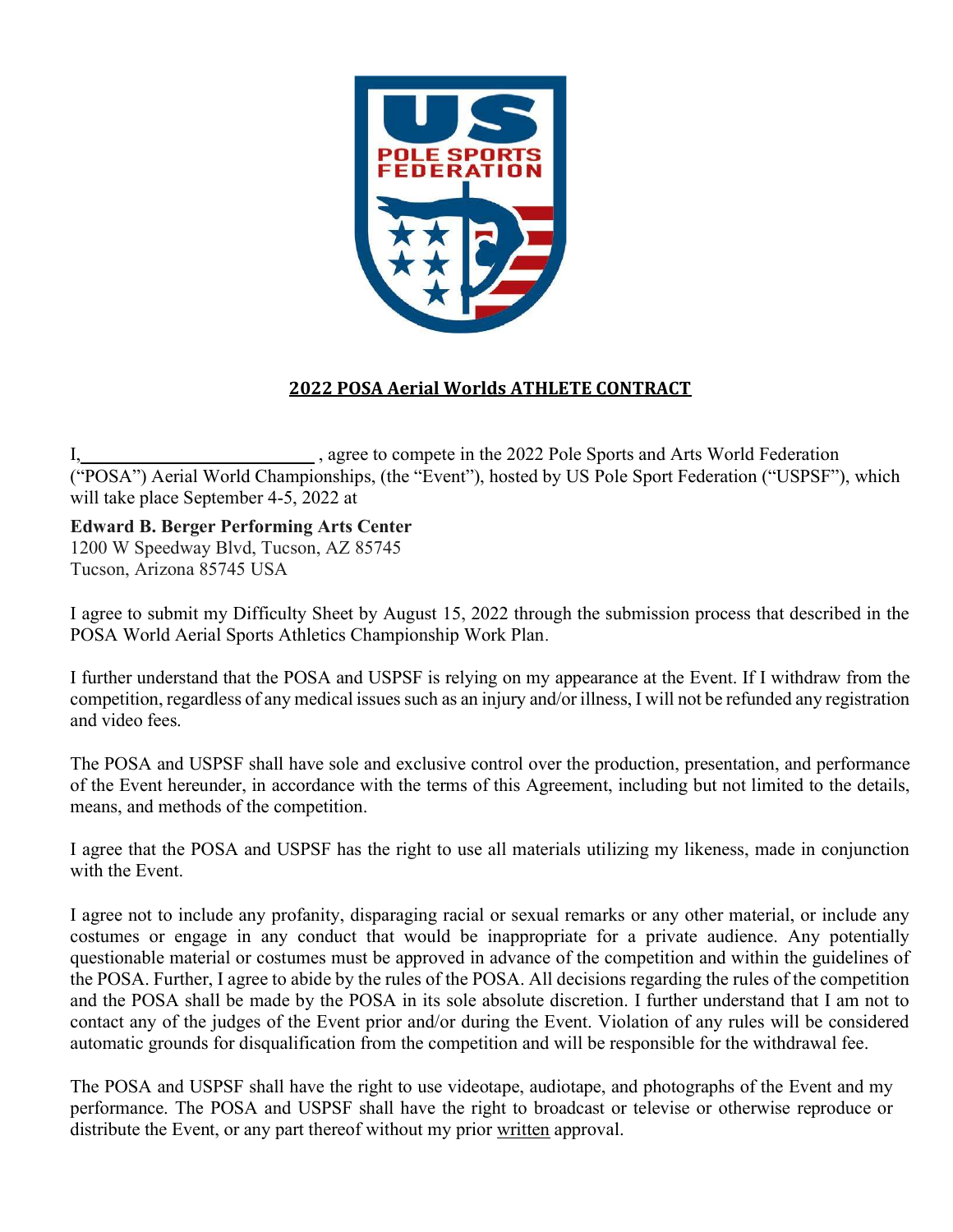In valuable and good consideration of my being chosen as a competitor, upon the terms herewith stated, I hereby give to the POSA and USPSF, its legal representatives and assigns, those for whom the USPSF is acting, and those acting with authority and permission of the POSA and USPSF:

- a) The unrestricted right and permission forever to copyright and use, re-use, publish and republish photographic portraits or pictures of me (but not changing my identity) or in which I may be included intact or in part, composite or distorted in character or form, without restriction as to changes or transformations in conjunction with my own or a fictitious name, or reproduction hereof in color or otherwise, made through any and all media now or hereafter known for illustration, art, promotion, advertising, trade, or any other purpose whatsoever.
- b) I also permit the use of any text material in connection herewith.
- c) I hereby relinquish any right that I may have to examine or approve the completed product or products or the advertising copy or printed matter that may be used in conjunction therewith or the use to which it may be applied.
- d) I hereby release, discharge and agree to save harmless the POSA and USPSF, its legal representatives or assigns, and all persons functioning under permission or authority of the POSA and USPSF, or those for whom the POSA and USPSF is functioning, from any liability by virtue of any blurring, distortion, alteration, optical illusion, or use in the composite form whether intentional or otherwise, that may occur or be produced in the taking of said picture or in any subsequent processing thereof, as well as any publication thereof, including without
	- limitation any claims for libel or invasion of privacy.
- e) Judging is based on artistry/presentation, technique/execution and skill, flexibility, variety of movement, and showmanship backstage. Pre-event deadlines MUST be met.

I hereby indemnify the POSA and USPSF, and its agents, representatives, principals, employees, officers, and directors, harmless from and against any loss, damage, or expense (including attorney's fees and court costs), incurred or suffered by or threatened against the POSA and USPSF for any of the foregoing in connection with or as a result of any claim for personal injury or property damage or loss or otherwise brought by or on behalf of any third party person, firm or corporation (including any guest, agents, and employees of mine) as a result of or in connection with my performance, which claim does not result solely from the willful misconduct or grossly negligent acts or omissions of the POSA and USPSF.

I affirm that I am in good physical condition and do not suffer from any disability that would significantly prevent or limit my performance in the Event in a way that would endanger the safety of myself or other performers. In the event I am injured or suffer any short-term or long-term physical harm, I release the POSA and USPSF, its agents, representatives, principals, employees, officers, and directors from any and all liabilities now or in the future including but not limited to medical, hospital, paramedic or ambulatory care. I release the POSA and USPSF, its agents, representatives, principals, employees, officers, and directors from liability for any and all injuries or illness sustained now or in the future, however caused, occurring before, during or after my participation in the Event.

I understand and agree that if I am judged to be a winner of the Event that:

- My title will be the "POSA Aerial Hoop World Champion / Silk World Champion, Womens/Mens/Juniors/Masters/Doubles" valid for one year;
- I will be the ambassador for the POSA, and shall at all times represent the POSA and aerial in a positive light;
- I will identify myself as the POSA's "POSA Aerial Hoop World Champion / Silk World Champion 2022" in all press and in any statements made regarding pole and aerial fitness.
- I shall participate in promotional activities representing the POSA (I shall be compensated for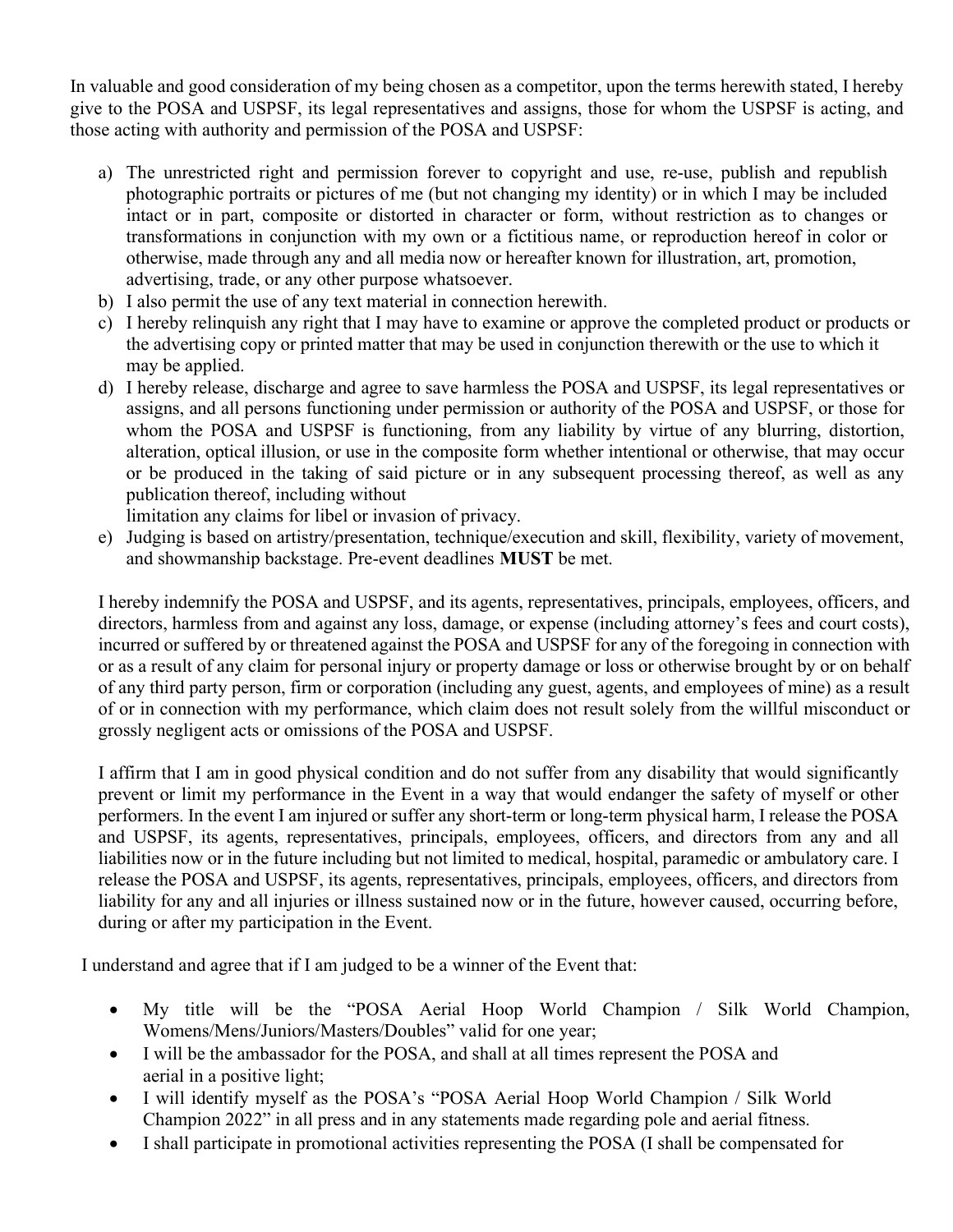same); and

• The POSA has the right to strip the title from me at any time if I breach any written policy of the POSA, including, but not limited to the terms of this Contract, I commit any act of fraud, misappropriation, dishonesty, embezzlement or engage in similar conduct, or I am convicted (including a plea of no contest) for a commission of a crime that could, in the POSA's reasonable judgment, impair my ability to perform my duties hereunder or adversely affect the POSA's business or reputation.

I understand that all decisions made by the POSA and USPSF are binding.

This Agreement shall be construed in accordance with the laws of the United States Government and the State of Arizona, where the USPSF reside its business, applicable to agreements entered into and wholly to be performed herein.

This Agreement constitutes the sole, complete and binding agreement between the parties hereto, and shall not become effective until it is fully-executed, at which time it shall supersede all previous agreements related to the Event. This Agreement may not be changed, modified or altered except by an instrument in writing signed by both parties hereto.

I hereby affirm that I am over the age of majority and have the right to contract in my own name. I have read the above authorization, release, and agreement, prior to its execution; I fully understand the contents thereof. This agreement shall be binding upon me and my heirs, legal representatives, and assigns.

## ACCEPTED AND AGREED:

| POSA ATHLETE                                               | <b>DATE</b> |
|------------------------------------------------------------|-------------|
|                                                            |             |
|                                                            |             |
|                                                            |             |
| <b>POSA OFFICIAL</b>                                       | <b>DATE</b> |
|                                                            |             |
|                                                            |             |
|                                                            |             |
|                                                            |             |
| Parent/ Guardian Signature (Mandatory for Minors Under 18) | <b>DATE</b> |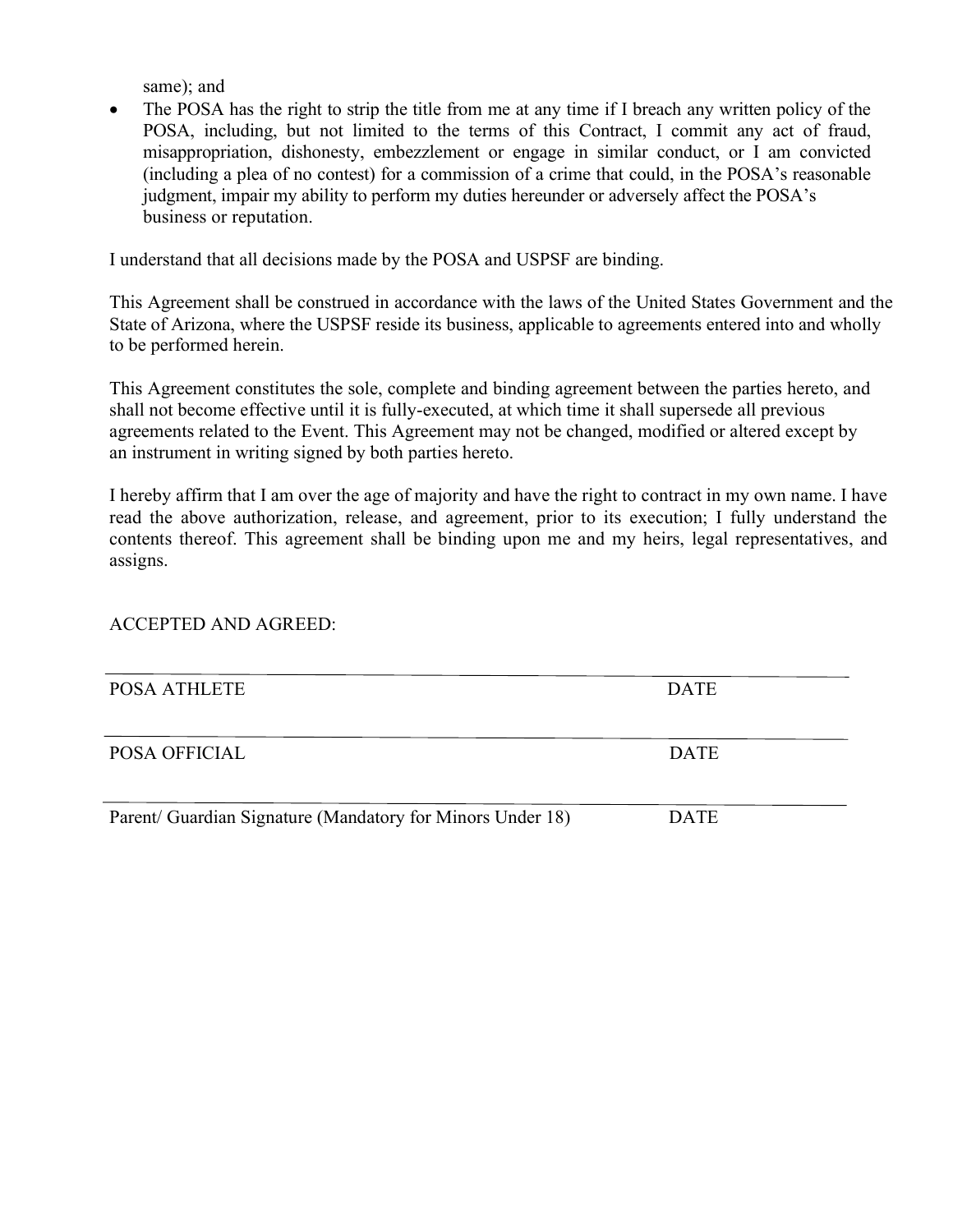## US Pole Sport Federation Participant Agreement, Release of Liability, Waiver and Assumption of Risk

IMPORTANT! WAIVER, RELEASE, AND INDEMNIFICATION AGREEMENT - Please read this carefully as this is a legal binding agreement. Feel free to consult with legal counsel of your choice. Alterations to this document of any kind, including, but not limited to cross-outs are not permitted.

- 1. In consideration of the services of US Pole Sports Federation, its Members, agents, contractors, employees, volunteers, participants, lessors, insurers and all other persons or entities acting in any capacity on their behalf (hereafter collectively referred to as RELEASEES), I agree to release and discharge RELEASEES, on behalf of myself, my children, parents, guardians, heirs, assigns, personal representatives and estate as follows:
- 2. In consideration of my being allowed to participate in the USPSF activities, workshops, or competitions and/or to use its equipment, I agree to the following waiver and release.
- 3. I, for myself, my heirs, executors or anyone else who may claim on my behalf, hereby waive, release and forever discharge, US Pole Sports Federation, its directors, officers, employees, representatives, workshop, activity or competition staff/volunteers, executors, and all others (the "Releasees") from any and all responsibilities or liability from personal injury, death, damage to property or loss of any kind resulting from participating in any programs or activities or my use of equipment belonging to or made available by Releasees due to any cause whatsoever, including negligence, breach of contract, or breach of any statutory or other duty of care, and also including the failure on the part of Releasees to safeguard or protect me from the risks, dangers, and hazards of participating in a demo, party or lesson activity.
- 4. I do hereby declare myself to be physically sound and suffering from no condition, impairment, disease, infirmity, or other illness that would prevent my participation in any of the activities and workshops of the US Pole Sport Federation – or use of equipment. I acknowledge that it has been recommended that I have an annual or more frequent physical examination and consultation with my physician(s), if deemed necessary by my physician(s) as to physical activity, dance, exercise, and use of exercise and training equipment, so that I might have recommendations concerning these fitness activities and equipment use. I acknowledge that I have either had a physical examination and have been given my physician's permission to participate, or that I have decided to participate in the activity and/or use of equipment without the approval of my physician and do hereby assume all responsibility for my participation in activities and use of equipment in my activities.
- 5. I understand that competitions, workshops, classes, activities, and lessons involve risks, dangers, and hazards and I freely accept and fully assume all such risks, dangers and hazards, and the possibility of personal injury, death, property damage, and loss resulting therefrom.
- 6. I acknowledge that I have read a copy of the attached Safety Rules & Regulations governing the participation in the US Pole Sport Federation events, and I agree that I will fully comply with these Safety Rules and Regulations as they are amended from time to time.
- 7. US Pole Sport Federation shall not be liable for any injuries or any damage to any participant or be subject to any claim, demand, injury or damages, whatsoever, including without limitation, those damages from acts of passive or active negligence, action or inaction on the part of US Pole Sport Federation, its members, employees or agents. Participant does not hereby expressly forever release and discharge the US Pole Sport Federation, from all such claims, demands, injuries, damages, actions, or causes of action. The participant acknowledges that she/he has carefully read this paragraph and fully understands that this is a waiver and release of liability.
- 8. This agreement and any rights, duties, and obligations as between the parties to this agreement shall be governed by and interpreted solely in accordance with the laws of the State of Arizona and no other jurisdiction, and any litigation involving the parties to this agreement shall be brought solely within the State of Arizona and shall be within the exclusive jurisdiction of the Courts of the State of Arizona.